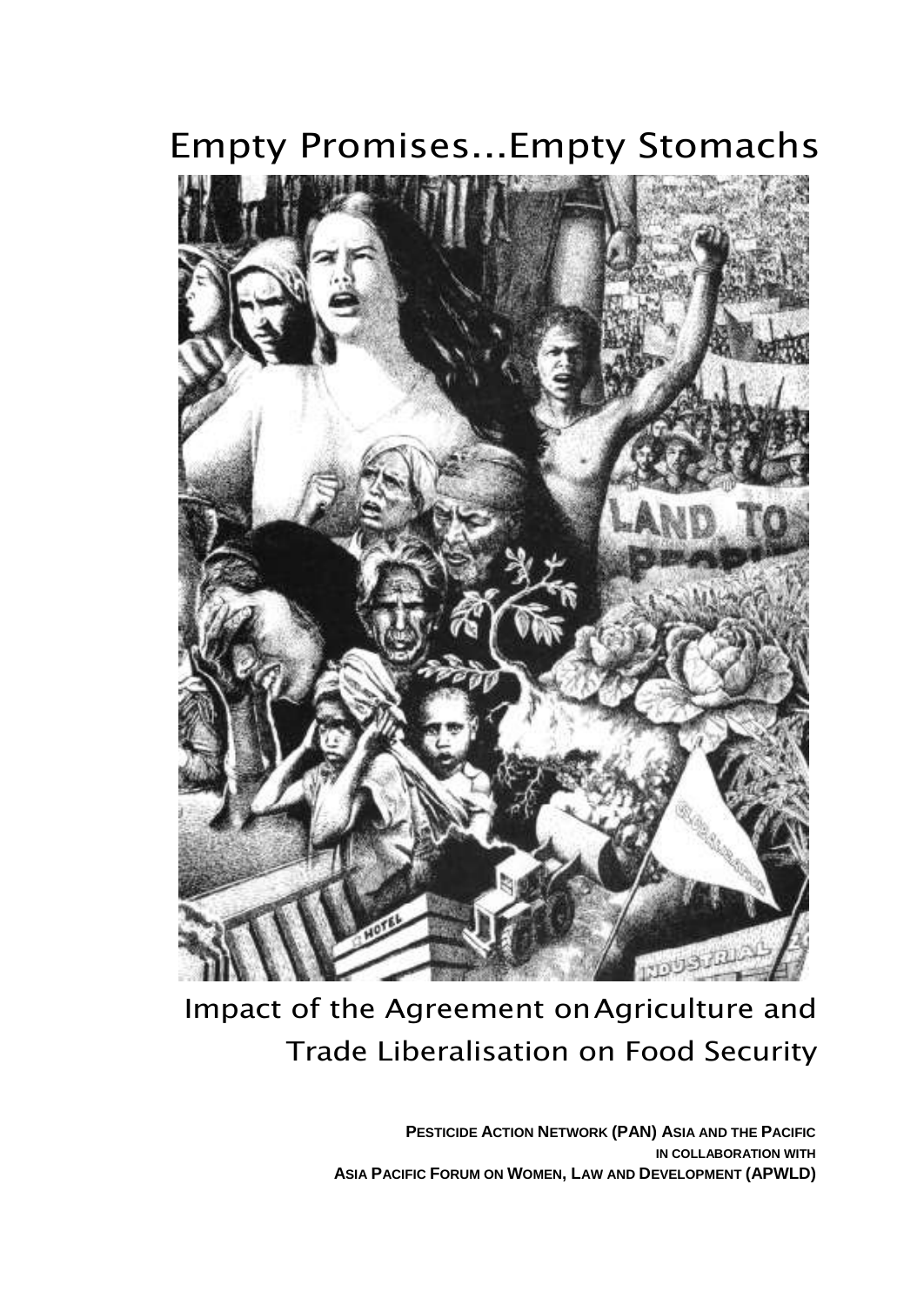This Resource Book has been specially produced in order to facilitate information sharing and exchange with our Asia Pacific network partners, the media, and the public at large. It is hoped that the information shared, will stimulate debates and discussions as well as encourage networking, involvement and participation in the issues tackled within.

Perpustakaan Negara Malaysia Cataloguing-in-Publication Data

Nair, K. Prabhakar

Empty Promises...Empty Stomachs: Impact of Agreement on Agriculture (AoA) and Trade Liberalisation on Food Security

- 1. Food supply Developing countries.
- 2. Food relief Developing countries.
- 3. Surplus agriculture commodities Developing countries.
	- I. Pesticide Action Network Asia and the Pacific.
	- II. Empty Promises...Empty

Stomachs. 363.8091724

This Resource Book features writings, articles, and studies by various writers and other sources, that have been credited within.

Principle Writer & Editor: K. Prabhakar Nair Additional Editorial Input & Production Supervision: Jennifer Mourin Editorial Advisor & Project Leader: Sarojeni V. Rengam Programme Officer: Selvi Supramaniam Front Cover Artwork: Artus Talastas

Printed by: GANESH PRINTERS, Penang

**MARCH 2002**

**ISBN 983-9381-23-7**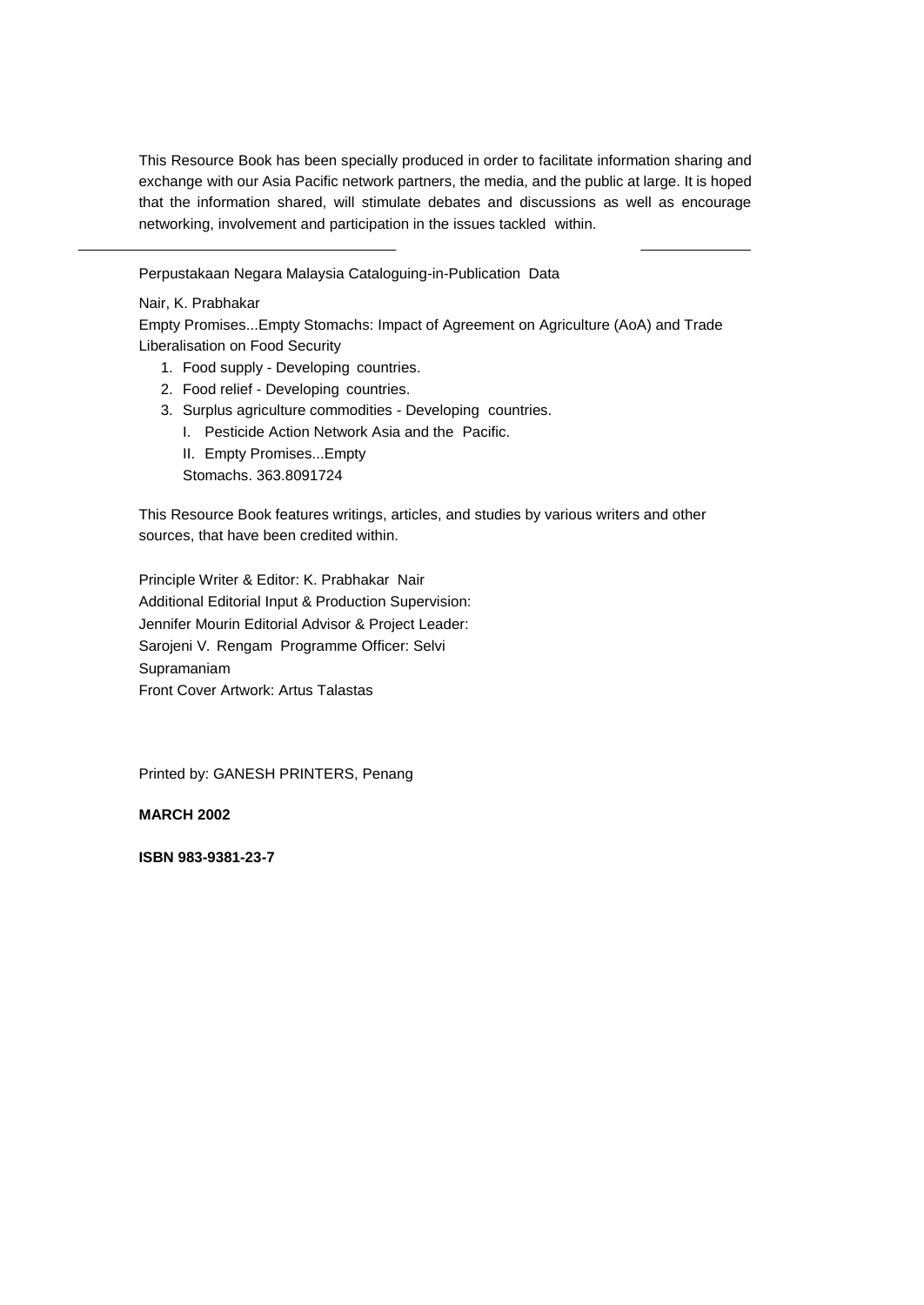# *PAKISTAN*

**The Impact of Liberalization and Structural Adjustment Programmes (SAPs) on Food Security for Rural Women**

By

Roots for Equality A-113 Block –13D, Gulshan-e-Iqbal Karachi, Pakistan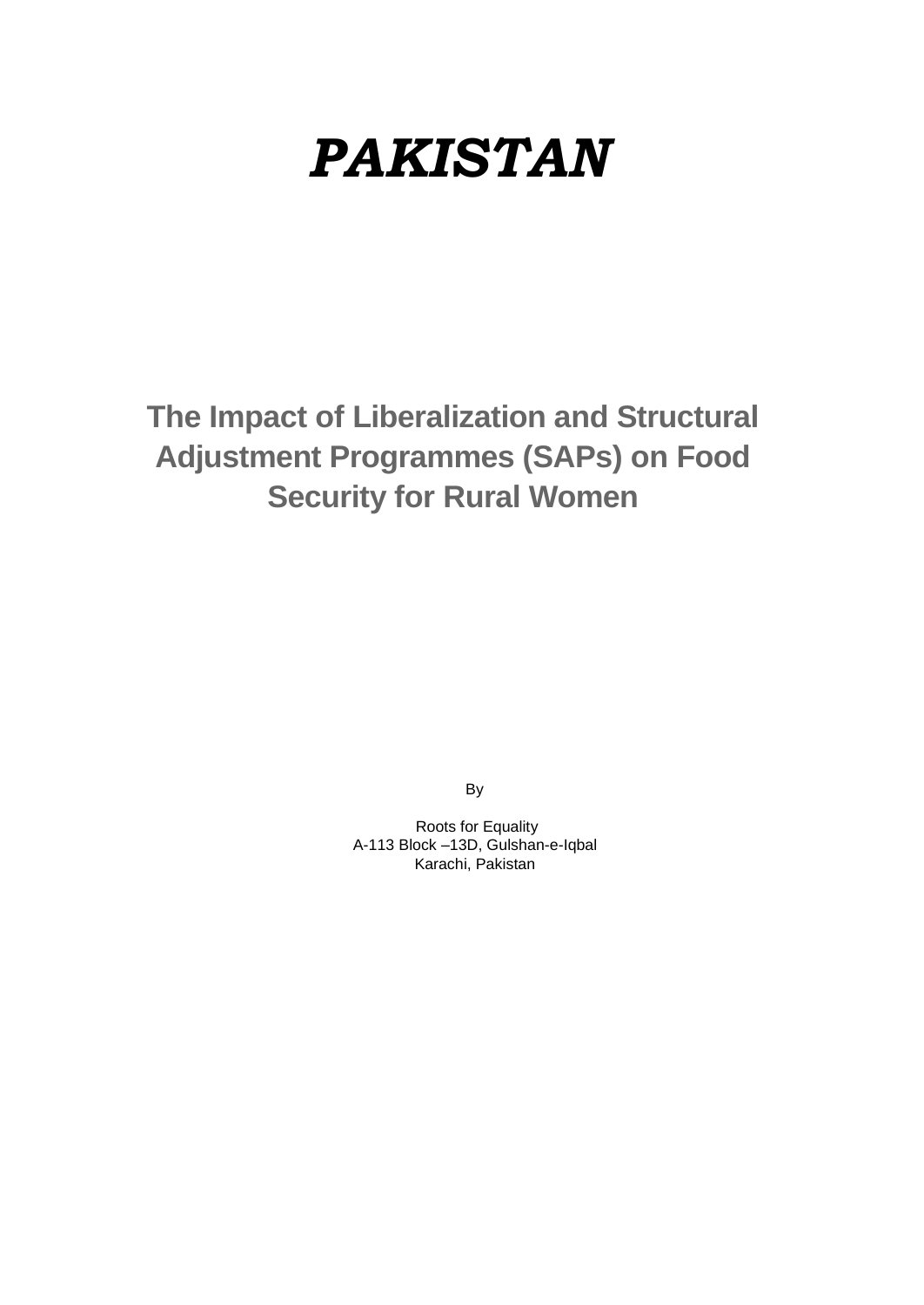# **INTRODUCTION AND RESEARCH METHODOLOGY**

According to FAO, South Asia has around 284 million hungry people. What will be the impact of globalization of agricultural trade under AoA and of the Structural Adjustment Programmes (SAPs) on rural women's ability to ensure food security for themselves and their families?

This study was carried out among women in the Hyderabad and Multan districts of Sindh and Punjab regions in Pakistan.

#### *Objectives:*

- To study the impact of major policy instruments implemented during the period 1988-95 and the post-1995 period in the agricultural production and trade sectors.
- To examine and compare the production system in one major cash crop and one major food cultivation area with reference to its economic impact.
- To study the accessibility of women to food crops for themselves and their families.

*Methodology:* The field research included qualitative and quantitative methods. In qualitative methodology, general and focus group discussions were held. Generally, only women in small groups (4-9) were included in focus group discussions, though it was not always possible to keep the number down. In cases where the numbers would grow (and in many cases men would also join the group), general discussions were held. In quantitative research, a pre-tested questionnaire was used to collect household and agricultural production data.

*Sample and area:* As mentioned earlier*,* one district each from Sindh and Punjab was covered: Hyderabad and Multan, respectively. The sample included 47 households from 12 villages—six each from the two districts. All the villages covered in the Hyderabad district were from Sheikh Birkhio. The villages in Multan were from Jhok Vains and Sher Shah (which was included because it was outside the flood-prone area). Twenty-five households were covered in the Hyderabad district and 22 in the Multan district for the household survey. The production data survey covered 39 farmers: 22 from Sindh and 17 from Punjab.

# *SECTION 2*

# **RESEARCH FINDINGS**

*Demographic information and educational status:* Based on the population data, the average household size came to be 7.5 reflecting the census data for rural population. Nearly 48 per cent of the sample fell in the age group ranging from infants to 17 years, and about 37 per cent in the age group 18 to 45 years. The male-female distribution in the household data was 52.3 per cent and 47.7 per cent, respectively. The data reflects the sexual discrimination against women prevalent in the South Asian region.

Of the 47 households included in the survey, 37 were Muslim and 10 Hindu. All Hindu households were from the Sindh region. Two categories of Hindus were identified from the focus groups. One group had been long-time settlers, having come to the area before Pakistan was formed. The other group reported coming to the area in the past 20 years; the land which they had been working on previously was lost due to water-logging and salinity, and hence they had migrated, searching for other agricultural land where they could work as farm labour.

In the age group 6 and above, 62 per cent of the sample had no education. Only 6 per cent of the sample was currently receiving education. Of those who had any education at all, approximately 12 per cent had received only primary education, and a slightly higher percentage reported having read the Quran. Only 6.5 per cent of the sample had received secondary education.

Education data by gender shows 58 per cent of males and 67 per cent of females had no education. However, a comparison by the level of education shows a much wider gap. Among the male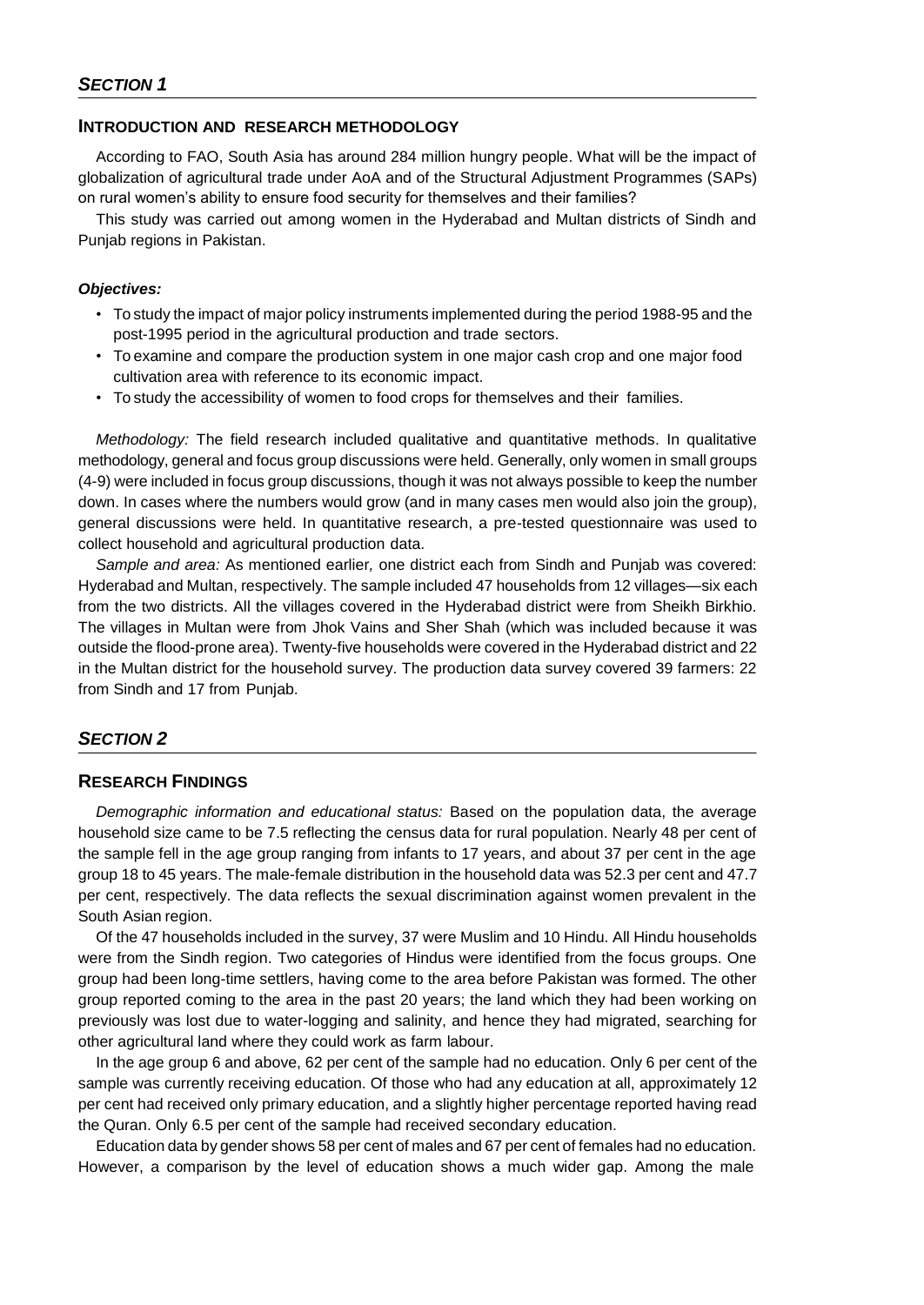respondents, 15 per cent had received primary education compared with 1.9 per cent for female respondents. Nearly 10 per cent of the male population had received secondary education compared with 3 per cent for the female population. In the male sample, 9 per cent were currently part of an educational programme, compared with 3 per cent for the females sample.

Children in the Hindu community particularly did not go to school and started working on land from the age of six. The respondents said that they could not afford to send their children to school.

*Agriculture-related data:* Of the 47 households, 29 (61.7 per cent) did not own agricultural land. Another 19 per cent of the households had only one acre of land. Eighty-one per cent of the sample had no farming land of their own. Approximately 6 per cent of the sample had 3-4 acres of land, and 8.5 per cent had 6-12 acres. Two households (4.2 per cent) had 28 and 55 acres each.

About 80 per cent and 77 per cent of the households were involved in farming in the Sindh and Punjab regions, respectively. Besides land-owners, there were two other categories: farm labourers who were being paid wages for the work carried out and sharecroppers who shared half the cost of cultivation with the landlord and were then entitled to half of the harvest. Sharecroppers (*hairs)* of one landlord also worked as farm labour on another landlord's land. Women from their households would also accompany them to work on the land. The landlords deducted the loans taken by the farm workers from their wages, and many reported that the money retained by the landlord was in excess of the money borrowed.

In the Multan district focus group discussions, it was often stated that everybody had some land; the difference was that some had more land than others. Hence those who had less land worked on other people's land. In addition to sharecropping, another system was now emerging—where farmers would lease land from the landlord for 'contract farming', the rate of lease payment depending on the nature of the land. The contract farmer would bear the cost of cultivating the land, and the profit or loss would be for him to reap or rue.

The area surveyed in Multan was very dry and depended on floodwater to keep the agricultural economy running. But people also ended up losing land to the floods.

Water shortage was another problem. There were many whose land was going to waste because of the shortage of water, and consequently they were forced to work as farm labour on other people's land. Others reported not only working on others' land but trying to find work in the mills. It was reported that people would do anything as long as they were being paid. In a number of cases, it was reported that people migrated from one area to another looking for sharecropping or contract farming opportunities. A number of people, who had been working on the contract basis, said that they later bought their own land.

In the Multan research area, wheat and cotton were the predominant crops. Other crops that were grown in this area included onion, chickpea, and certain varieties of lentils and chilies. Fruits included mango and watermelon. However, in case of floods, only one crop, wheat, was generally sown. There had been no floods for three years prior to this study, and some farmers had grown cotton. In general, wheat was the most preferred crop in the Multan region. Preference was to store wheat for 12 months and to try and store seeds as well. However, a majority reported that they were able to store wheat only for three months' or at the most six months' consumption. The rest was sold to repay loans. People in Multan also reported that they preferred to store their own wheat seeds as those available from the market were not very good in quality. People also reported exchanging seeds.

A general culture of sharing food was also reported in the Multan region, and a number of people said they received food from neighbours. If they did not have vegetables to cook, somebody would let them have it from his/her own land. And if they did not have *chach* (a curd drink, heavily diluted with water), they would take some from their neighbours.

An interesting observation was that there was still a barter economy in place in a number of the villages in Multan. The potter, blacksmith, etc, are given wheat in return for the work done. If the potter provides somebody with two utensils, he is given five kilograms of wheat in return.

People believed that the landlords do not give loans to their sharecroppers. It is only when a small farmer works as farm labour on a landlord's land that he is given a loan against his labour. At the end of the season, the landlord deducts the amount from the worker's accumulated wages.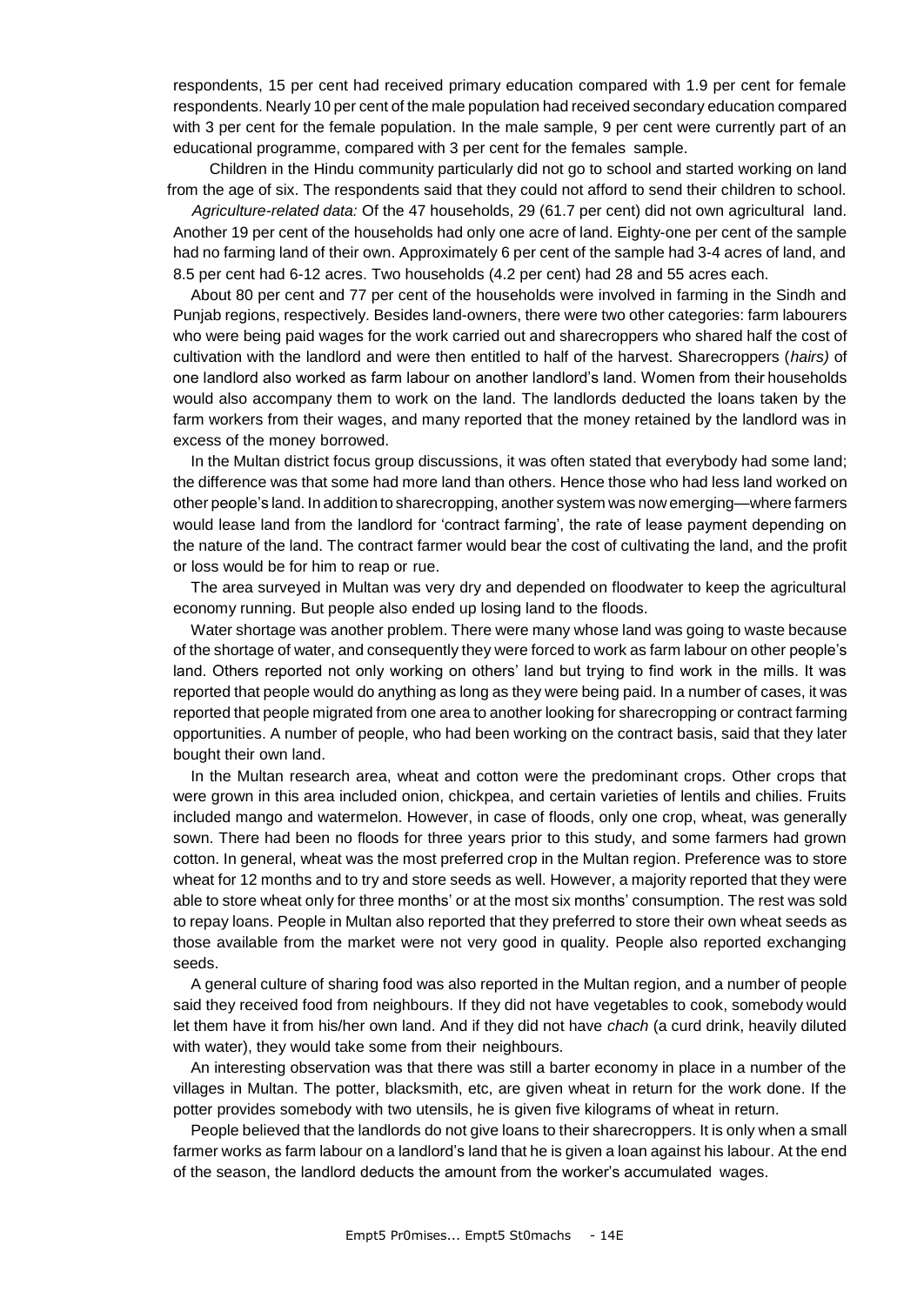†abTe 1. LandhoTding pattexns (wheat faxms)

| Land size | Sindh             | Punjab            |
|-----------|-------------------|-------------------|
| (acre)    | (per cent farmer) | (per cent farmer) |
| $1 - 2$   | 18.2              | 70.6              |
| $3 - 4$   | 23.0              | 0.0               |
| $L-6$     | 23.0              | 0.0               |
| $7 - 8$   | 14.0              | 12.0              |
| $13 - 11$ | 0.0               | 6.0               |
| $20 - 22$ | 4.6               | 6.0               |

| LANIC Z. LAHAHUIDHIN DAHCAHS (COHOH IJANHS) |                   |                   |  |
|---------------------------------------------|-------------------|-------------------|--|
| Land size                                   | Sindh             | Punjab            |  |
| (acre)                                      | (per cent farmer) | (per cent farmer) |  |
| $1 - 2$                                     | 0.0               | 47.0              |  |
| $3 - 4$                                     | 18.2              | 0.0               |  |
| $6 - 8$                                     | 23.1              | 6.0               |  |
| $10 - 12$                                   | L.O               | 6.0               |  |
| Do not cuTtivate                            | 0.0               | 29.4              |  |

 $\Gamma$  abTe  $\Omega$ . Landhofding patterns (cotton factor faxmed)

# **LAND DISTRIBUTION AND THE IMPACT ON FOOD SECURITY**

The agricultural production survey covered 22 farmers in the Sindh area and 17 in the Punjab area. Following are the details of their land holdings (with respect to wheat and cotton production, *Tables 1 and 2*).

As can be seen from the data in *Table 1*, a majority (70.6 per cent) of the farmers in Punjab have very small land holdings. In the Sindh area, there is greater distribution of land. It needs to be pointed out that wheat is cultivated for reasons of food security; most farmers cannot afford the high cost of cultivating cash crops. Even wheat cultivation may not fully meet the food requirements of small farmers. Wheat yield per acre in Sindh and Punjab varied from 22 to 40 maunds (1 maund = 40 kg). There was only in one case in Punjab reported to be as low as 22 maunds. The general wheat requirement for a family of 7 to 10 was 3-5 kg per day. This works out to an average monthly requirement of about 3 maunds for an eight-member family, which essentially means that the 22 to 40 maunds of wheat that can be grown per acre was not sufficient to meet the daily consumption of the average household throughout the year (*see Table 3*). This would be especially true for farmers with small land holdings. And, as can be seen from the data for Punjab, 71 per cent of the farmers have only one acre of land.

†abTe3. Wheatgxownsufficientfoxyeax'sconsumptionin faxming househoTds (pexcentage)

|        | 7ez | Xo£ a/wa5z | Xo   | Xo accezz £o w2ea£ |
|--------|-----|------------|------|--------------------|
| Sindh  | L.O | 2L.0       | 3L.0 | 3L.0               |
| Puniab | L.9 | 6L.0       | 12.C | 17.6               |

The main crops grown in Sindh, according to the sharecroppers, were generally sugarcane, wheat, cotton and chilies. Very few vegetables were grown because the landlords preferred crops which yielded higher profits to them.

The intensity of exploitation was felt more in one village where the landlord was considered to be one of the biggest in Sindh. The sharecroppers could barely store enough wheat for 3 months and then were forced to buy it or get it on loan from the store. If loans were stopped, they would go without food. Their food then consisted only of *chutney* (a paste-like preparation*)* made from tomatoes or chilies or onions.

Workers complained that, whether working on the farm, in the mill or any other work, wages were not in proportion to the amount of labour put in. A carpenter, for instance, would get only rupees (Rs) 100 (1US\$ = Rs 63 at current value) for a full day's work, which was not enough to meet the daily cost of living. This forced all members of a household to work for a sustenance living. While men worked on other peoples' land or in the mills, women worked in the fields. People would also maintain livestock and sell it to clear debts.

# **WOMEN AND AGRICULTURE**

*Hindu women:* Except for one section (caste), Hindu women participated in nearly all work needed to be done on the land. This is, of course, in addition to the domestic workload. In summer, work in the fields included cotton and onion seed sowing as well as cutting the wheat harvest. In winter, it was cotton picking, sowing wheat seed and cutting sugarcane. Women were also responsible for clearing the land after cotton picking. In addition, they picked vegetables. Generally, women went to the fields around 6 in the morning and returned by noon. If there was a heavy workload, they might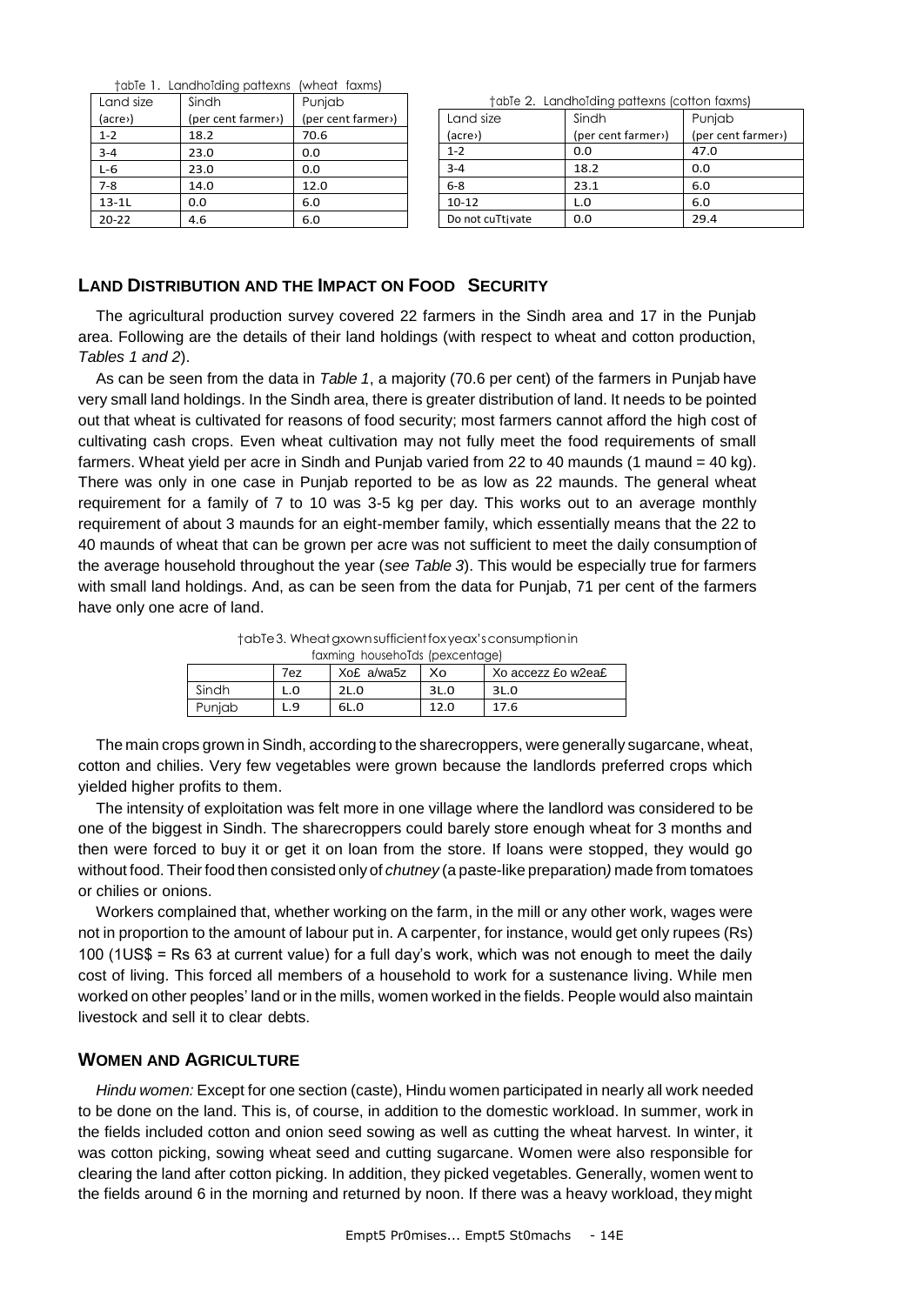go back to the field in the afternoon. All this was paid work done for landlords. For sowing onions on one acre of land, the wage was Rs 500, and for picking one bag of onions, Rs 20.

They are also responsible for drying chilies after they are picked from the field. They keep half the dried chilies and the rest goes to the landlord. In nearly all the villages, women use the chilies for making *chutney* for the afternoon meal.

According to the women, cutting wheat was the most difficult task due to the hot summer. They had to cut the wheat and tie them up in bundles. Now, with machines, the job has become easier, but the wages too have decreased.

Women from a particular caste among the Hindus did not work on the land at all. They observed strict *purdah* (a religious practice of covering the head and face) and did not come out of their homes. Their main economic work included embroidery and making *ralli* (patchwork quilts). They were also responsible for tending animals and they cleaned the grains when the harvest was brought in from the fields.

Women generally had some livestock. There is also a trend for them to look after the landlord's livestock. As caretakers they are responsible for the provision of feed and feeding. In return, they could use the milk for consumption. Nearly all respondents said they did not sell the milk but kept it for personal consumption. Some women had saved money to buy their own buffalo. According to them, this provided milk for the whole family as well as yielded butter.Women reported giving buffaloes/ cows to their daughters at weddings. Animals were considered an asset, especially for women, as they could sell them when in need. Further, animal breeding helped them to increase their assets while at the same time adding to their source of food.

Focus group discussions revealed that the women respondents had, over the past ten years, stopped growing vegetables such as tomatoes, *bajra* (a course grain)*,* maize and sugarcane and also bananas. According to them, tomatoes and banana plants had become very susceptible to pest attacks. Another group said that they had stopped cultivating *moong ki dal* (a particular kind of lentil) and bananas due to water shortage. Water had to be bought and the rise in oil and diesel prices had made it difficult for them to do this. The tube wells from where they drew water were owned by landlords who rented them on an hourly basis. In a particular village, a landlord was reported to own 15 tube wells.

*Muslim women:* Muslim women from families owning larger land (25 acres) did not work on the land. They may sometimes work on their own land. Among them, the younger girls would go to the fields with their fathers or brothers. Their major work was in the household, and included cleaning wheat after the harvest. According to them, only women from the low caste worked in the fields.

In two different villages, two groups of Muslim women reported that they did not work on the land as they were expected to observe *purdah.* Of these, one group belonged to the Brohis, an ethnic community predominantly settled in Baluchistan. Their families had migrated from another village in Sindh. Now they were living as *haris* (sharecroppers) on the landlord's land. Both groups reported that they earned money from stitching and sewing at home. One woman reported exchanging embroidery for milk from other households. Other forms of food exchange included wheat in return for rice. Generally, this exchange was carried out between *haris.*

Farm work done by women included preparing land for sowing, sowing seed, applying fertilizer and picking vegetables and fruits. In addition, cutting the wheat harvest, stacking it in bundles and later cleaning the wheat are all women's chores. It needs to be mentioned that women's work includes the hours they put in on their own land as well as wage labour for other landlords. Collecting fodder, feeding livestock, collecting and storing firewood, etc, are also part of their work (the firewood may not only be used at home but also sold).

The women's day starts with providing breakfast to the family and attending to the various chores at home. After finishing these domestic chores, they follow the men to the field. Returning at noon, they prepare the meal, take it to the field for the men, and, on the way back, collect fodder and carry it home. Generally, they do not go back to the field after this unless some extra work has to be done.

During floods, women take up piece-rate crochet work, knitting, etc. However, in all the villages where the survey was conducted in Multan, women were found doing this work though there had been no floods in the past three years. The money earned was used for buying food and other household requirements. According to the women, if they did no other work, one crochet piece would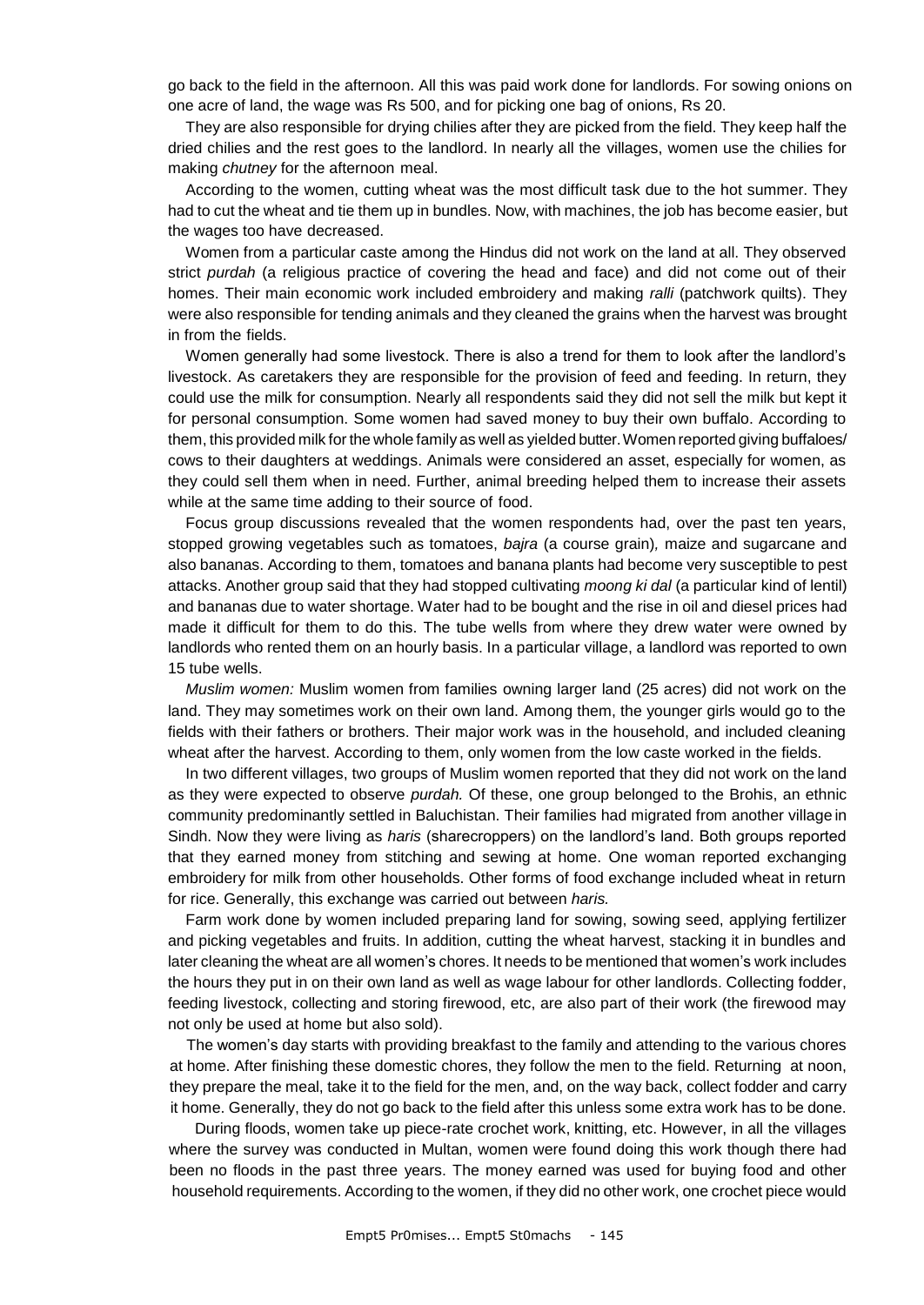take them six days to make. Men would bring the wool from Multan. Some women reported buying their own material and also selling the products by themselves in the city. For making crochet from 2.5 kilogram of wool, women were given Rs 130.

# **FOOD CONSUMPTION PATTERNS**

Focus group discussions as well as the survey showed that most villagers (92 per cent) had two meals a day; only 8 per cent of the households had three meals a day. For the mid-day meal, many families reported having chopped onions and red chili with *roti* (unleavened wheat bread); a routine night meal was *roti* with milk or with just salt or onions or dried chili or mint. If no vegetables were available, only *roti* was eaten. And when there was no money to buy flour for the *roti,* they would only make *chutney* from red chilies and eat it. Generally, they would have a 'good' or a 'bad' meal depending on their economic situation. Women reported not taking loans for food consumption. If food were available, they would eat it or otherwise go without.

In Multan, food consumption was much better. About 59 per cent of households had three meals a day. Lunch and dinner comprised *roti* and cooked vegetables or lentils, and the night meal was much the same. Here, women felt that the milk yield from livestock had decreased. There was just enough for the children and for making tea. If there was more milk, men would have it, and women got a share only when there was some left over.

# A LandToxd's HousehoTd PxofiTe

†h¡› TandTord had 34 acre› of Tand, haTf of ¡t w¡th h¡m and the rema¡n¡ng being worked by 2aris, the hou>ehoTd got enough heat for the whoTe year. Apart from wheat, they grew cotton and >ugarcane. They keep their own crop >eed for >owing. Among vegetabTe>; tomato, onjon, chiTi, g¥ar and pumpkin were cuTtivated, with the crop >hared equaTTy with the 2aris. Women from thi> hou>ehoTd went onTy for cotton picking on their own Tand. According to them, onTy Hindu women worked in the fieTd and Mu>Tim women did not. they were re>pon>ibTe for dome>tic work, which incTuded tending Tive>tock. MiTk wa> >oTd. Other economic activitie> incTuded ra//i work and other kind<sup>y</sup> of embrojdery.

Breakfa>t in thi> hou>ehoTd incTuded butter, egg> and mjTk. Butter wa> aT>o being >oTd to other hou›ehoTd›. Meat and f¡›h were part of the da¡Ty meaT.

Women reported that they did not >eTT wheat and kept it for con>umption and >eed>. the vegetabTe> were >oTd in the bigger market in Hyderabad, Sindh.

# **FOOD SECURITY ISSUES**

Though landlords gave half the harvest of wheat to sharecroppers, this was not so with vegetable share-cropping. Sharecroppers reported getting half of the cash proceeds after the vegetable crop was sold. However, they did not know the actual quantity of the vegetables sold as the landlords did not take them to the market.

Women get 120 kilograms of wheat for cutting one acre of wheat crop, but the actual amount they receive varies. They have to accept whatever the landlord gives them. This is because the landlords deduct the loans they take from the wheat payment. Since it is not easy for the women or men to keep track of the loan amounts, they are not sure how much is to be deducted.

Yet, women gave priority to wheat-cutting work as it provided some level of food security. Not only would they work on their own land but also cut wheat as farm labour on other people's farms. The same food security concern drove women to work on rice fields. They could also collect rice for consumption. If they could collect more than what they needed, they could sell it and earn some money.

Similarly, chilies were dried and kept so that they could be consumed through the year. If a larger crop was available, they would sell part of it. Sugarcane was also grown in the Multan area. According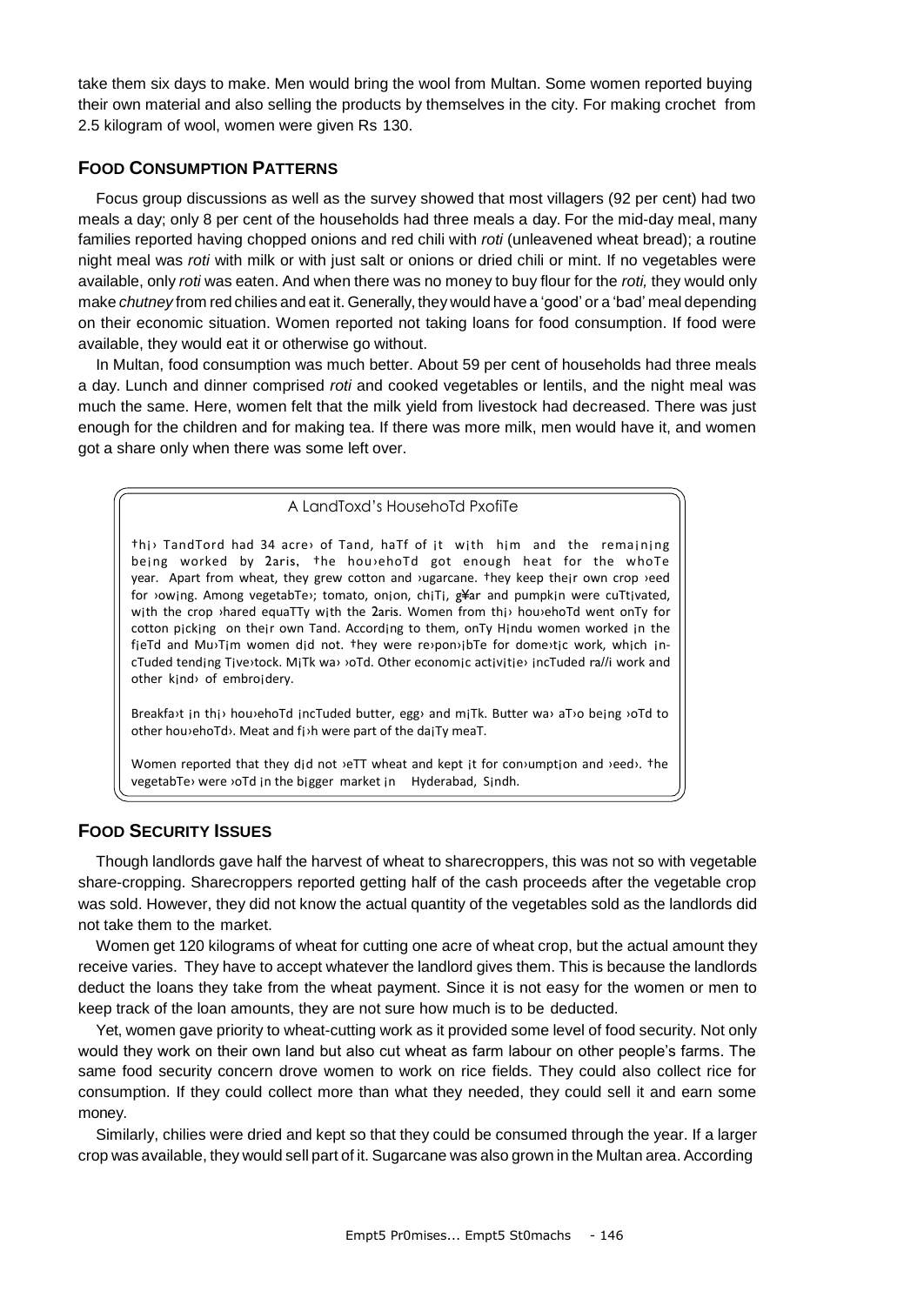to the respondents, fear of floods kept them from putting too much effort and money into cultivating other crops.

One person reported that in areas where large quantities of sugarcane were harvested, the government had banned making *gurh* (a local form of brown sugar), and the cost of *gurh* had risen sharply in the market. While it cost Rs 10/kg till last year, now it sold at Rs 40/kg. This meant people had to depend on mill-processed sugar from the market, which too was steadily becoming expensive. Three years ago, it cost Rs 14 per kg and now it was as high as Rs 30/kg. And many families, it was said, went without sugar.

The general opinion was that prices had risen with the coming of the military government. People in one village particularly voiced their acute discontent with the military regime. According to them, water had become far more expensive under this regime; also, the government system of providing subsidized water had become worse. Now water through the canal irrigation system was provided only once a week. Under the present regime, food aid provided through the *zakat* (tax levied on Muslims based on *shariah*) money was also not being distributed. Earlier, wheat flour, grains, lentils, cooking oil and money was distributed to the poor in the village generally once or twice a year.

### **LAND LEASING**

Because they could not afford the increasing expenses of cultivating the land (because of the scarcity of water and the related cost of installing and running tube wells or purchasing water), some small farmers leased their land. In the Tando Mohammad Khan area in Sindh, two families with small landholdings (3-4 acres) reported leasing land to landlords for a period of 2-3 years. A big landlord reported leasing land from small farmers. The entire lease money was given at the time of the settlement. Women were, however, unhappy with this practice. According to them, leasing land meant that they would have no land for themselves and hence they would not be able to grow or store their annual grain (wheat flour) requirement*.* The money from the lease went directly to the males and it was spent quickly, leaving the women with no means of earning incomes or food production.

People with larger land were not necessarily happy, either. A woman who had 10 acres of land was upset because she was unable to cultivate it for lack of water. She reported that the family now had no means to have an evening meal. Her village had a custom of exchanging vegetables, and therefore she could sometimes get vegetables from neighbours. She had four sons but they could not earn because of the lack of jobs.

Other issues identified by the villagers in relation to food security included the decreased milk yield from buffaloes following decreased fodder growth, which, in turn, was ascribed to shortage of water. The decreased milk yield has further led to a decrease in milk products such as cream and butter. The final impact of all this on food security is decreased nourishment as well as a decrease in income as, unlike earlier, there was no surplus milk to sell.

In the Punjab area, where most households had only 1-2 acres of land, sharecropping and contract farming is common. But small farmers complained that it was now difficult to get land on contract, because the cost had gone up in the past two years. The cost, for half an acre of land, had increased from Rs 1000-1500 to Rs 2000-2500. Some farmers, however, are still trying to get land at this higher rate because they did not want outsiders to come and take over the land. One of the reported reasons for the decreased availability of land for contract farming was that people from the city were increasingly leasing the land. They were willing to pay more money than the local small farmers. The 'outsiders' had also the money to put in machines and run the tube wells. People from the city take large areas, 5-7 acres, of land under contract while the local farmers can take up, at the most, halfto-one acre.

Respondents reported that even with contract farming, they were unable to have enough food to last the year. Since even this was now getting out of their reach, they were forced to buy all the food from the market.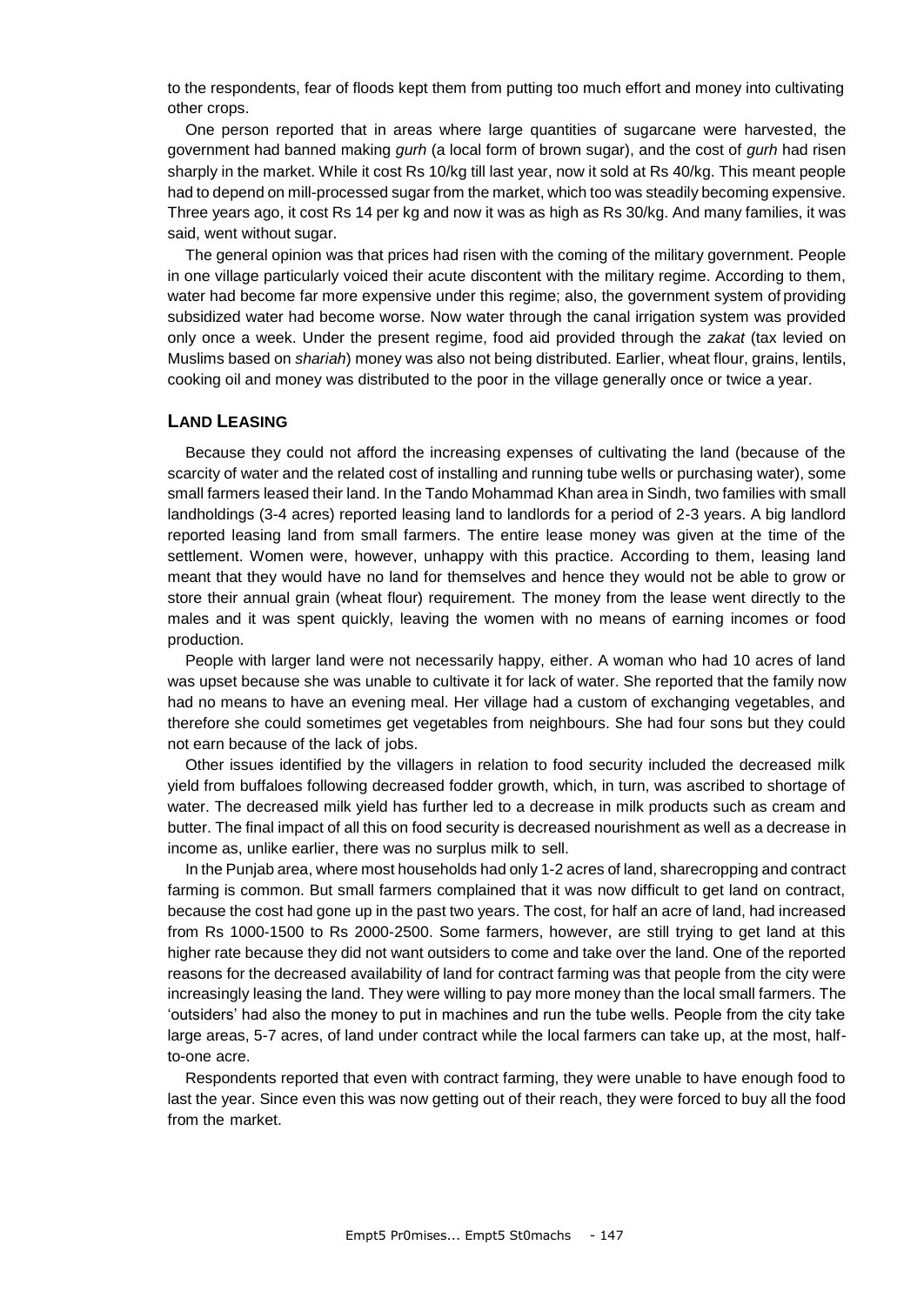# **AGRICULTURAL PRODUCTION COSTS AND RELATED ISSUES**

Water scarcity was the biggest issue identified in both the Sindh and Punjab regions. Consequently, respondents in some villages reported lower crop production, and many more talked about the declining vegetable production. It was difficult to grow vegetables due to the shortage of water and buying water was too expensive. People from one village reported that there was only salt water in their wells.

The cost of obtaining whatever water was available for irrigation, both from the government canal irrigation system and tube wells, had been increasing. For example, in the Tando Mohammad Khan area in Sindh, the cost of buying water (*abiana* ) from the irrigation canals has gone up from Rs 350 per acre of land in 1998 to Rs 1000 per acre in 2000. It is common knowledge that the system does not work too well. Water in the canals is in short supply, and the bigger landlords appropriate a major share. Farmers at the tail-end complained that they did not get their share of water.

So, instead of relying on the government system, people get water by constructing tube wells. These tube wells need diesel to run, and the cost of diesel has gone up from Rs 8 per litre to Rs 14 per litre in just over two years. This is reflected in the increase in the charges for drawing water (at an hourly rate) from tube wells over the past two years—from Rs 50 per hour in 1998 to Rs 75 per hour in 2000. (see Table 4). This was considered too expensive, and therefore farmers curtailed the use

| table 4. Incxease in tubewell Chaxges |        |                        |  |  |
|---------------------------------------|--------|------------------------|--|--|
| Chaxges/acxe<br>Yeax                  |        | pex cent incxease/acxe |  |  |
| 1998                                  | R > L0 | n.a.                   |  |  |
| 1999                                  | $R$ 60 | 20.0                   |  |  |
| 2000                                  | $R$ 7L | 21.O                   |  |  |

| table 7. Incxease in txactox use chaxges (Sindh) |              |                        |  |  |
|--------------------------------------------------|--------------|------------------------|--|--|
| Yeax                                             | Chaxges/acxe | pex cent incxease/acxe |  |  |
| 1998                                             | $R$ 1L0      | n.a.                   |  |  |
| 1999                                             | $R$ 200      | 33.3                   |  |  |
| 2000                                             | $R$ 2L0      | 21.O                   |  |  |

of water. One family which had sunk a tube well said it found it impossible to run the tube well for extensive farming. Farmers have also reduced growing vegetables because of the high cost of running tube wells. Generally, small farmers buy oil on loan against crops. Table 5 shows the increase in tractor use charges from 1998-2000 in the Sindh region.

*Tractor costs:* Following the rise in diesel price, tractor use costs have also been increasing in the Sindh region. In the past two years, the costs have risen by nearly 67 per cent. In Multan, the cost has risen from Rs 70/hour to Rs 100-120/hour, which is about 43 per cent to 71 per cent increase in two years.

# *SECTION 3*

# **DISCUSSION**

The earlier data shows clearly that the cost of agricultural production is increasing tremendously. In both the Sindh and Punjab areas, a shift from sharecropping to contract farming has already started. For farmers at the lower end of the economic ladder, the repercussions are serious. Many of them are moving away from land and trying to survive on daily labour.

The price increases are reflective of the government's agenda of privatization and reducing/ eliminating its responsibility in all areas of economic activity. Agriculture is now being termed an industry, and its role as crucial to the country's social well being is not considered important.

The onslaught of privatization started in the late 1980s when the country's Seventh Five-Year Plan (1988-93) laid out as its objective the maximization of the private sector's contribution to growth and carrying forward the process of privatization. The agriculture sector allocation in the development plan was reduced from 16.3 per cent to 13.5 per cent. The emphasis was on phasing out subsidies.

The government also signed a loan agreement with the World Bank in 1988 which resulted in reforms in the financial sector. The agreement has consistently asked for reduction in subsidies and an increase in private sector participation. In 1991, the Privatization Commission was established and its primary task was privatizing government-owned facilities.

The private sector has since expanded rapidly. Foreign investment, both direct and indirect,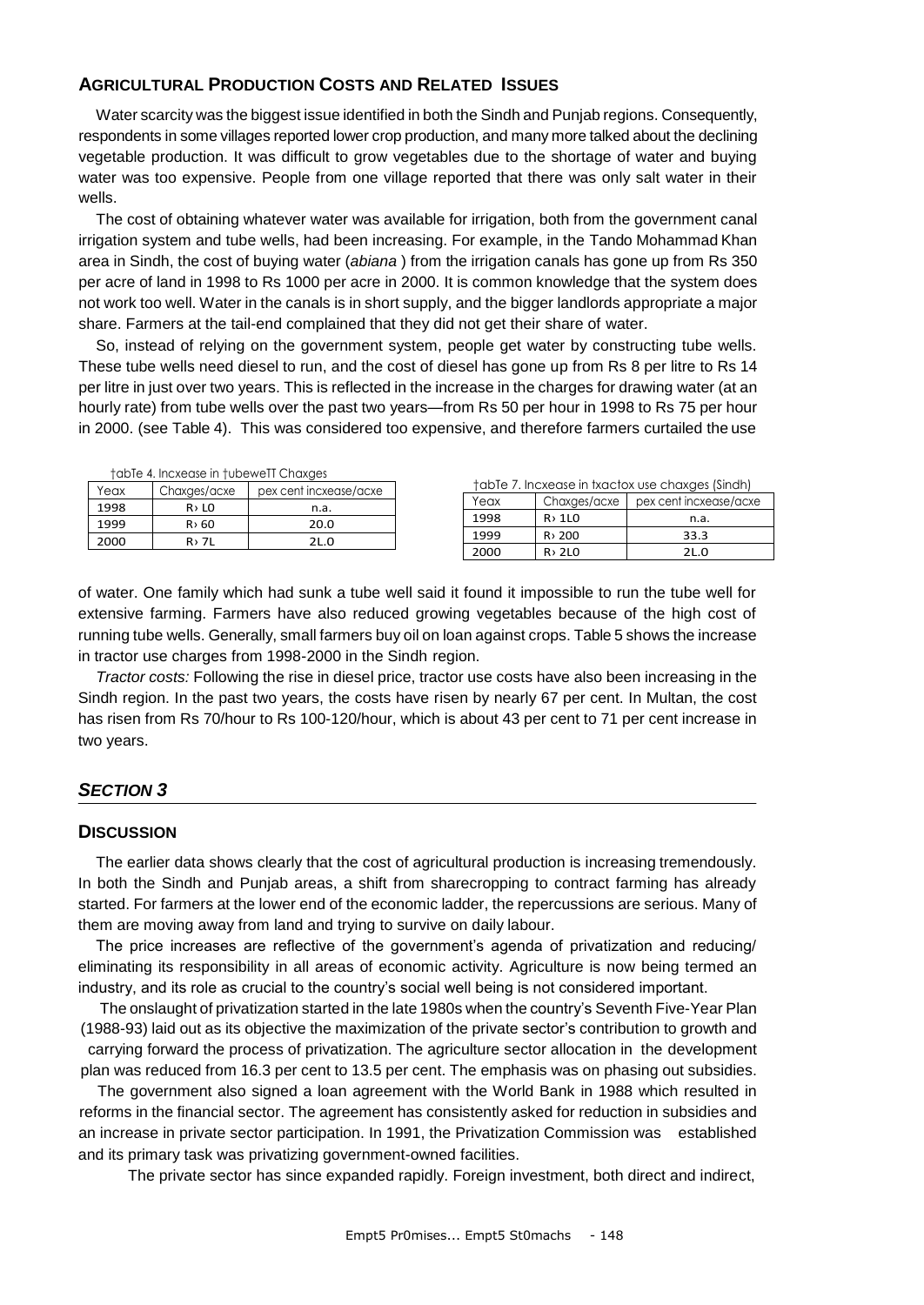increased from US\$ 443 million in 1992-93 to \$1,296 million in 1995-96. In the same period, the International Monetary Fund (IMF) signed a number of standby agreements for fiscal deficit reductions. It is worth pointing out that both these critical agreements signed with the IMF and the World Bank were carried out by caretaker governments, in 1988 and in 1993.

However, the government was unable to curtail fiscal deficits and a huge debt burden is being borne by the country. By 1996, the total public sector debt had risen to 82 per cent of the GDP compared to 75 per cent in 1988. Interest payments on the public debt had risen to 6.1 per cent of GDP, or 35 per cent of the government's total revenues. The problem also lay in the faster growth on interest payment than on the debt itself. In addition, the constant waiver and signing of new agreements with the World Bank and IMF has led to changes in policies in many major sectors such as communications, transport and energy.

There was pressure from the World Bank for the reassessment of energy policies. Under World Bank pressure, the government has attracted outside investment to develop a private energy service sector. There has been constant pressure and upward revisions in the price of gas and electricity. The decision was also taken to privatise the state oil and gas entities.

The standby agreements with the IMF and the World Bank emphasised the need for privatization and taxation. These taxes and the decrease in subsidy to the public sector have been reflected in the very high cost of production in the agriculture sector. At the same time with very low spending in critical areas of education and vocational training, the youth is totally unequipped to change from a rural economy to an industrial economy.

The education status of the population is well depicted in the data. A large majority are illiterate. Others, even if literate, are ill-equipped to compete in the market economy of urban Pakistan. Millions of rural folk are pouring into Pakistan's few cities in search of work. With the privatization drive pressing on at a fast pace, factories have been closing steadily in the past 5-10 years. There is a push to 'downsize' factories and get more and more work done in the ever-increasing informal sector. Hence urban areas are unable to absorb workers.

With an increasing number of people without access to land and no other skills at hand except tilling the land, the situation is going to be alarming as far as accessibility to food is concerned. This was clearly visible from the data. In the case of Hindu farm labour, many of them had no wheat storage and were dependent on buying their grains from the market. It was said over and over again that they did not have the money to buy groceries.

The reason of course is that the rural farming community does not live in a cash economy. Most of their wages are paid in kind. When they are paid in cash, their incomes are often depleted because they are in the hands of money lenders or landlords. Hence they see very little cash, which then forces them to take further loans from the landlords.

As the pattern of 'contract farming' increases, small farmers will be forced off the land. With no cash, they will not be able to pay for their food. Still cheaper labour rates will be the order of the day, leading to acute malnutrition among them.

The most vulnerable group would of course be women and children. The rural agriculture economy has not given women the skills required to survive in an urban environment. Although they have many skills, which can be used in the urban economy (for instance, crochet making, *rali* making and other embroidery skills), women are still unable to use these skills for economic gain. Their lack of mobility, language barriers, and cultural and religious norms question the ability of these women to survive in a new environment.

Loss of land will inevitably result in their being handicapped in providing for their families. As they are driven off the land, they will become dependant on men to provide them with food from the market.